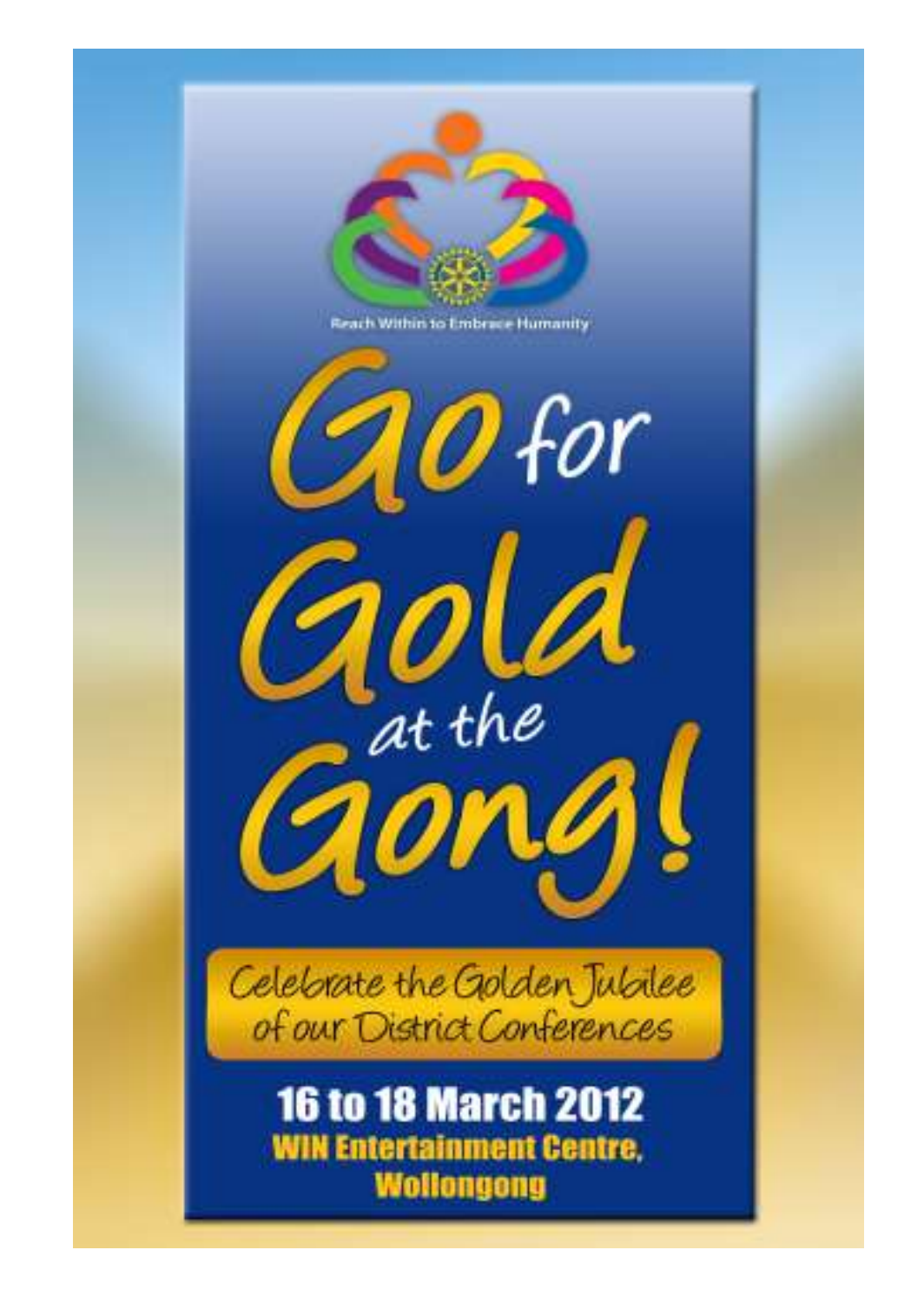# **Table of Contents 2.**

Page

| 3.           | Message from RI President Kalyan Banerjee    |
|--------------|----------------------------------------------|
| $\mathbf{4}$ | District Governor David Rands                |
| 5.           | Welcome from DG David and Anne               |
| 6.           | (RIPPR) PDG Manjit Sawhney                   |
| 7.           | District Governor Elect John Dodd            |
| 8.           | District Governor Nominee Graeme Davies      |
| 9.           | Message from Conference Chair David Ellyard  |
| 10.          | Program - Friday 16 <sup>th</sup> March      |
| 11.          | Program - Saturday AM 17 <sup>th</sup> March |
| 12.          | Program - Saturday PM 17 <sup>th</sup> March |
| 13.          | Program - Sunday 18 <sup>th</sup> March      |
| 14.          | <b>Inspector Charles Allen</b>               |
| 15.          | Detective Superintendent Deborah Wallace     |
| 16.          | Michael Kirkwood-Smith and Kate Crocker      |
| 17.          | Associate Professor Felice Jacka             |
| 18.          | Ramesh Ferris                                |
| 19.          | <b>Professor Fred Watson</b>                 |
| 20.          | Group Study Exchange: Inbound Team           |
| 21.          | Group Study Exchange: Outbound Team          |
| 22.          | Youth Exchange Students: Inbound             |
| 23.          | Youth Exchange Students: Outbound            |
| 24.          | Our Sponsors                                 |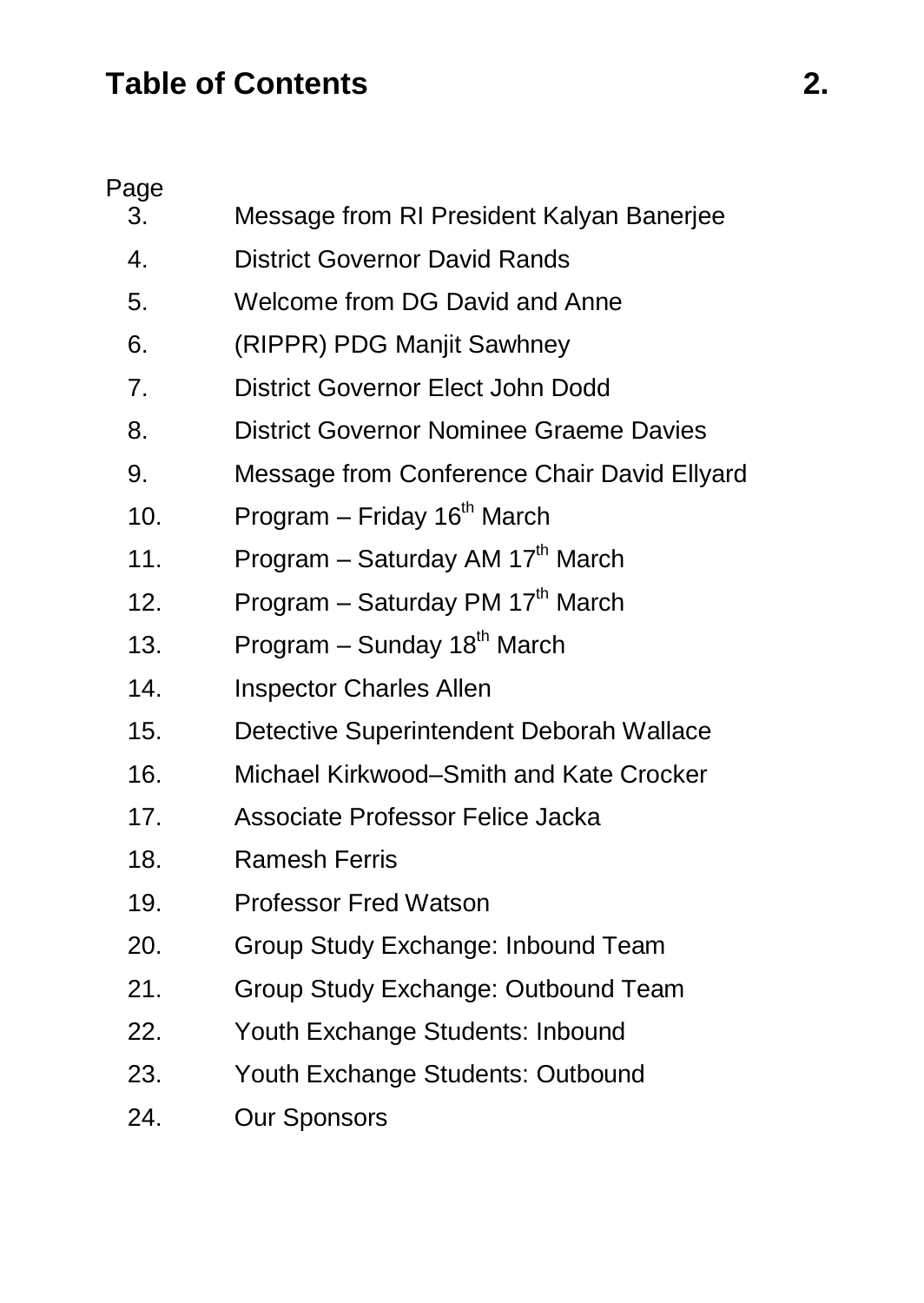### **Rotary International President Kalyan Banerjee 3.**

Rotarians of District 9680

Binota and I are pleased to extend our greetings and very best wishes to you as you participate in your 2011-12 Conference. We wish we could share in each of the more than 500 conferences around the world this year, but that is just not possible. However, with the able leadership of your District Governor David Rands and his wife Anne, we are confident that this will be a very special and memorable experience for you.



The District Conference is a wonderful tradition and a great opportunity to share information and learn about the projects and activities of other Rotarians in your District and around the world. While our Clubs are the heart of Rotary, it is at the District Conference where Club members can become even more aware of the ways in which Rotary is making the world a better place.

When Binota and I began our life of service through my local Rotary club, we had no idea where our desire to serve would lead us. It is the same for all Rotarians, as none of us knows where service will lead. Rotary has accomplished so much, yet the world needs us more today than ever. I encourage you to renew your dedication to your Clubs, your District and Rotary ~ to "*Reach Within to Embrace Humanity"*.

At the International Assembly I said, *"In order to achieve anything in this world, a person has to use all the resources he can draw on. And the only place to start is with ourselves and within ourselves."* As you participate in your District Conference I ask you to remember why you chose Rotary and let service to others continue to motivate you. We wish you an informative, inspirational, fruitful and enjoyable District Conference.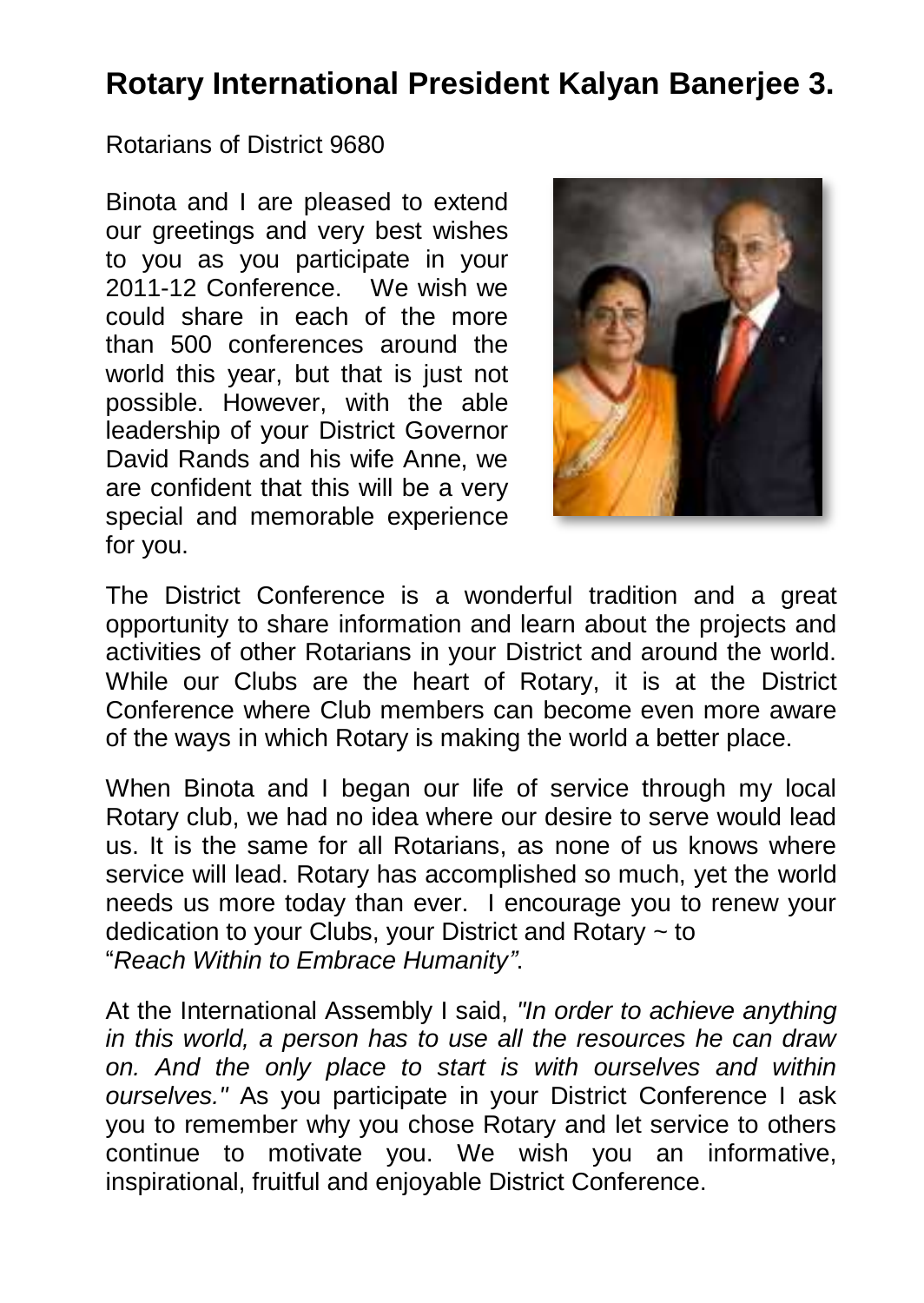## **District Governor David Rands (Anne) 4.**

#### **Rotary Club of Beecroft**

David was born in Auckland, New Zealand and educated at Auckland Grammar School and Auckland University.

He worked in the manufacturing industry for 40 years, initially with Phillips Electrical and ICI



and then for longer periods with Taubmans Paints and Coates Brothers. The latter firm manufactured printing Ink and eventually became part of DIC, the largest ink company in the world. David continued his career with DIC and retired from full time work as the CEO of its Australian and New Zealand operations at the end of 2008.

David's involvement with Rotary began in 1973, when he became the Charter Secretary of the Rotary Club of Western Hutt in 1973. He served as its President in 1976/7. In 1989/90 he served as President of Beecroft Club where re remains a member. He has also been a member of the RC of Baulkham Hills in 1981/2, and of Jurong Town Club in Singapore 1994/7 when business took him to that country. David is a Paul Harris Fellow and a major donor to the Foundation.

At District level, David was a member of the GSE District Committee 2007 and 2008, Assistant Governor for City North in 2008/9 and Information Director in 2009/10.

David married Anne in 1968 and they have 4 children and 8 grandchildren. The family moved permanently to Sydney in 1986. David's interests include swimming, sailing, canoeing and music.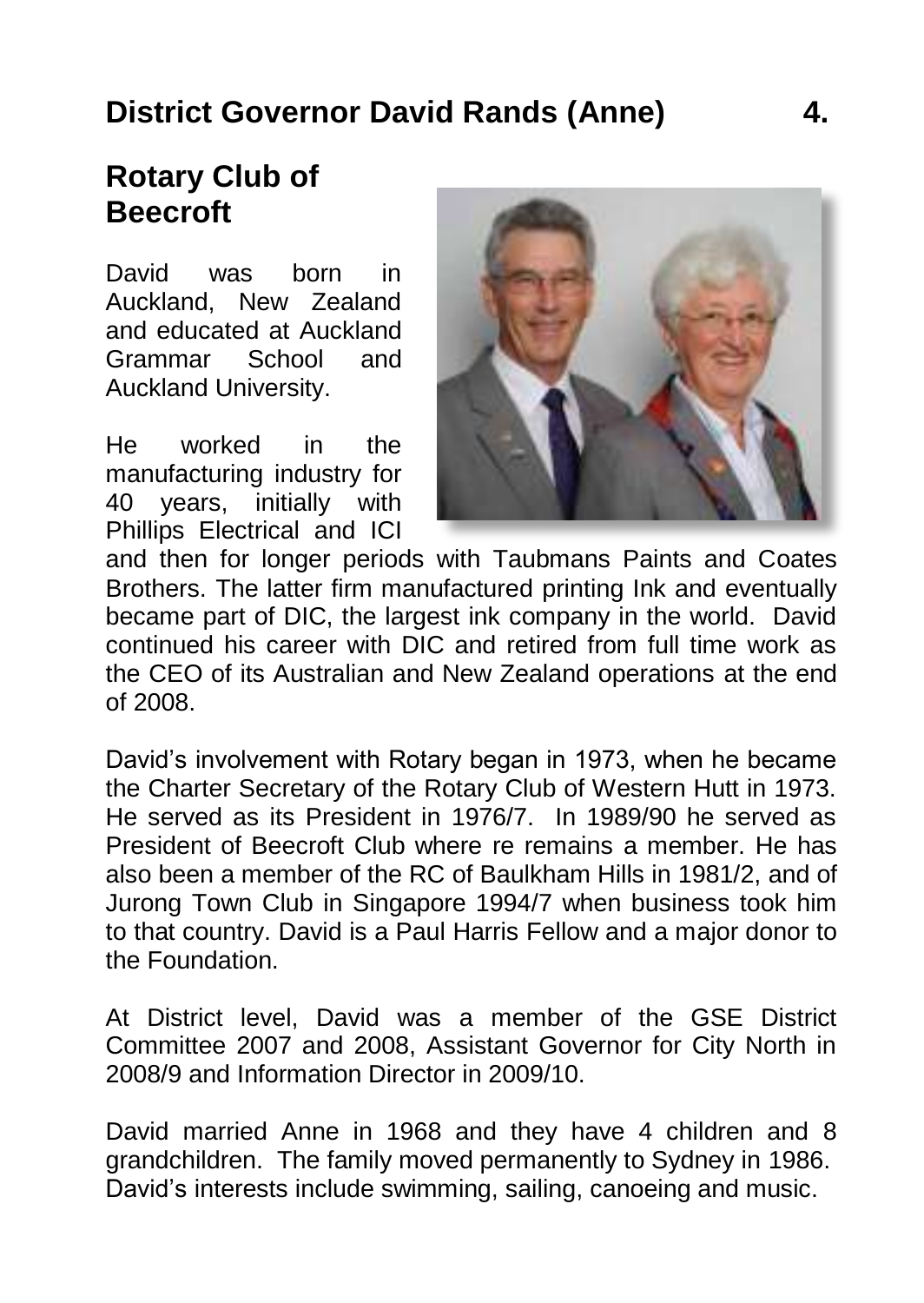### **Welcome from District Governor David Rands 5.**

Anne and I take great pleasure in welcoming you to this Conference and to the city of Wollongong. This year marks the Golden Jubilee of Conferences in our Rotary area. 2012 is also an Olympic Year. That guided us in the choice of our slogan, *Go for Gold at the Gong,* with its emphasis on the pursuit of excellence in all we do as Rotarians.

We have planned this Conference to be both familiar and innovative. Enjoy the traditional mix of fellowship and inspiration, sharing the company of your fellow Rotarians and their partners. Hear some outstanding speakers and learn more about the wide range of programs in which we are involved, as individuals, as Clubs, as a District and throughout Rotary globally. The *Masked Ball* on Saturday night, with a swing band of outstanding young local players, will be a social highlight. There will be a lot of music to enjoy throughout the weekend.

But there are some new ideas as well. One is *Club Showcase*. We have invited every Club to participate and promote the best of its projects and skills. The most impressive presentations will be acknowledged in the closing session of the Conference. Then you can *Speak your Mind* over lunch on Sunday. Here you will be able to participate in small group discussions facilitated by experienced Rotarians. You will have spent much of the weekend being talked to, now will be your chance to talk back.

We would like to express our thanks to the Conference Organising Committee, chaired by PP David Ellyard, and all its hardworking members. Our thanks also go to the members of the Rotary Club of Beecroft for their whole-hearted support and involvement. And of course to all you, for being here to participate.

We hope you have a memorable weekend, as together we *Go for Gold at the Gong.*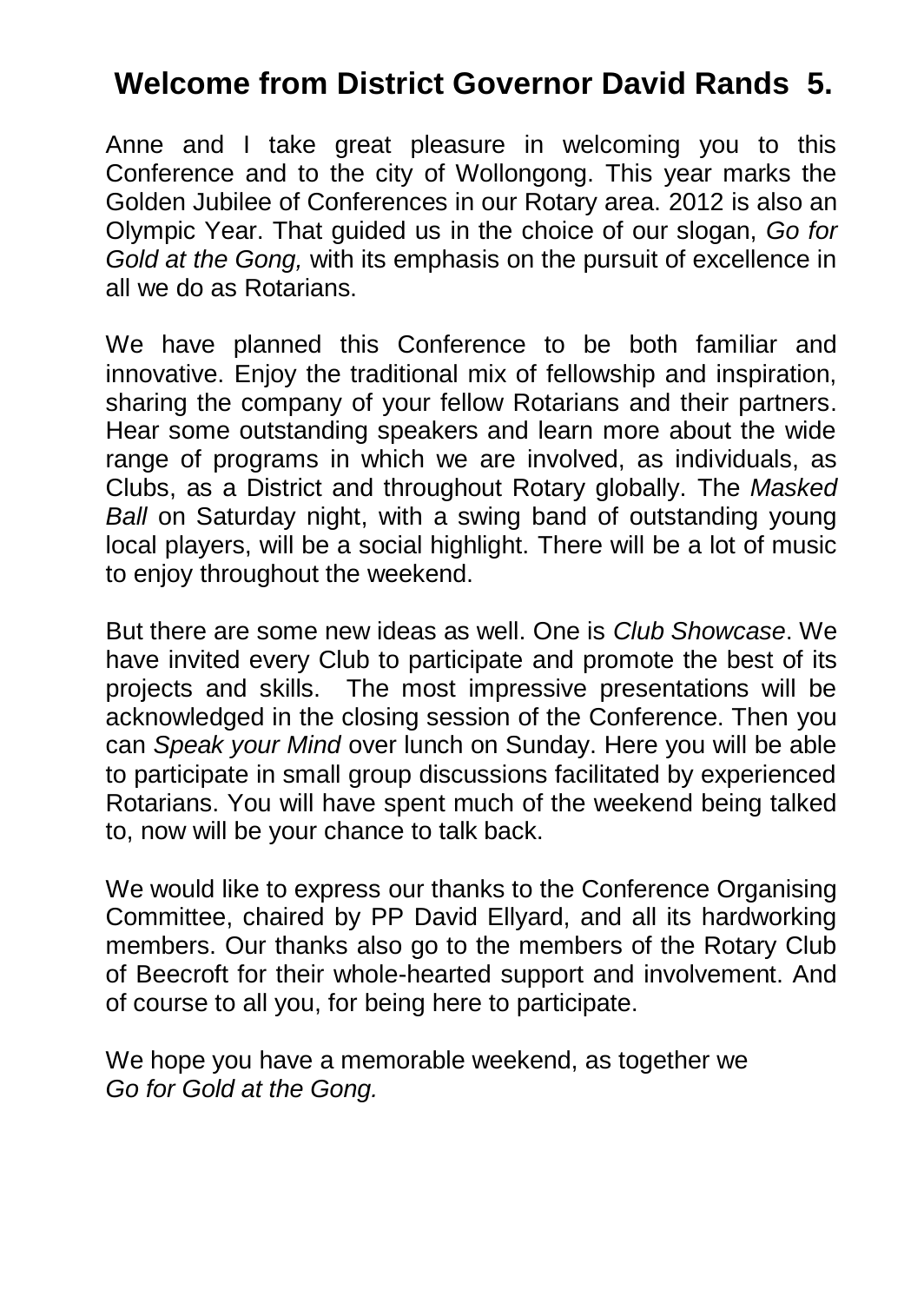#### **Past District Governor Manjit Sawhney (Rita) 6. Rotary International President's Special Representative (RIPPR)**

## **Rotary Club of Delhi**

Manjit comes from a family of freedom fighters from Rawalpindi (Now Pakistan) who migrated to Delhi in 1947. He won the coveted Best Cadet award of the National Cadet Corps and was a student leader, keen debater and cricketer. He graduated in international marketing, specialising in construction & tunneling equipment.



As a charter member of the Rotary Club of Delhi South Metropolitan, he served outstandingly as its President in 1992-93 and Governor of District 3010 in 1997-98. He is a Major Donor and Benefactor to The Rotary Foundation**.** 

His involvement in the Rotary polio eradication program covers nearly 20 years. Currently chairman of the South East Asia Regional PolioPlus Committee and a member of the India National Polio Committee of Rotary International, he also takes a strong interest in the issue of preventable blindness and in the provision of low cost shelters.

Manjit's work for Rotary has been widely recognised. In 2011 he received the *Regional PolioPlus Award for Exemplary Service towards Polio Eradication*; in 2002 the *Service above Self* Award and in 1997- 98 the *RI Presidents Citation as a distinguished Governor*. In 2004 he was honoured by the Crown Princess of Thailand for helping to provide 2400 prostheses for the physically handicapped.

Manjit is married to Rita, a Past President of Inner Wheel and a Major Donor to The Rotary Foundation. They have two children, one a doctor, the other working with the former Spastic Society of India. Their three grandsons are all Paul Harris Fellows.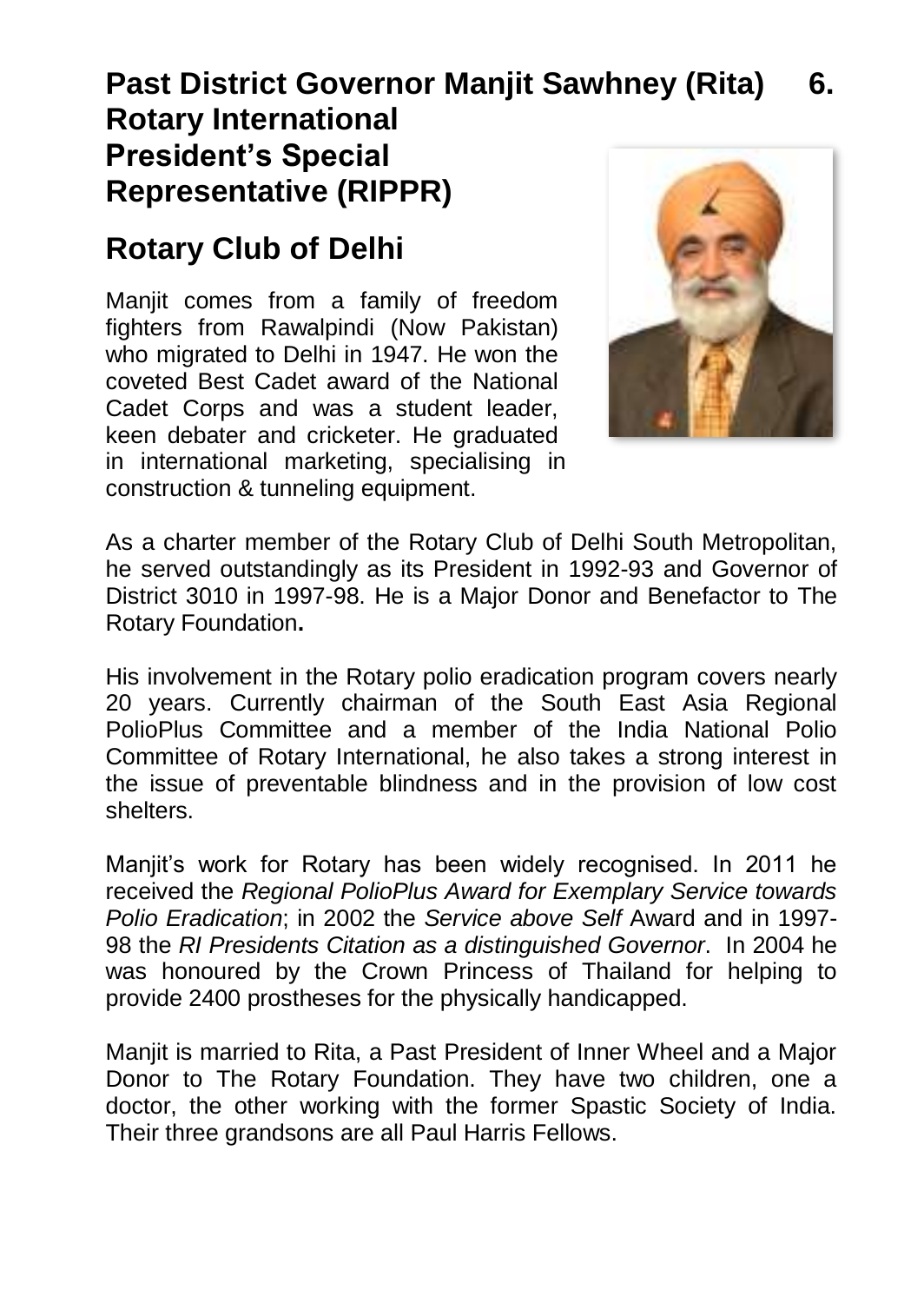## **District Governor Elect John Dodd (Janelle) 7.**

#### **Rotary Club of Ryde**

As a teenager John joined Ryde Rotaract and was Rotaract 9680 District President in 1979-80. He was invited to join Ryde Rotary in 1985 and has been Director of International, Youth (twice), Vocational and Club (twice) Service, Rotaract Chairman, Red Shield Area Director (three years) and Youth Exchange Chairman (three years). He has served twice as President in 1992-93 and 2001-02. John's Rotary



service has been acknowledged by his Club twice with a Paul Harris Fellow and sapphire pin.

John and Janelle have been heavily involved in Rotary Youth Exchange with Janelle being an outbound student to Japan sponsored by Epping Club. They have hosted seventeen inbound students and their three children have participated in the program.

At District level, John has served as Administration Adviser for two years (2008-10) and Insurance Officer for four years (2007-11). In 2010-11, he served as Assistant Governor for the Northern District Zone. John has spoken at many District Training events and conducted Ethics "hypotheticals" at many Clubs.

He began his legal career as a Judge's Associate in the District Court while still studying and after admission was employed by Hunt and Hunt Solicitors for four years. He has practiced continuously at the Bar since 1984, specialising in personal injury, insurance and commercial law. Outside the law, John and Janelle have been owner/operators of Childcare Centres since 1988.

After 32 years of marriage, John and Janelle have two daughters: a solicitor and an interior architect; their son is studying computers and business. John enjoys tennis and relaxing on his part-owned yacht as well as good music.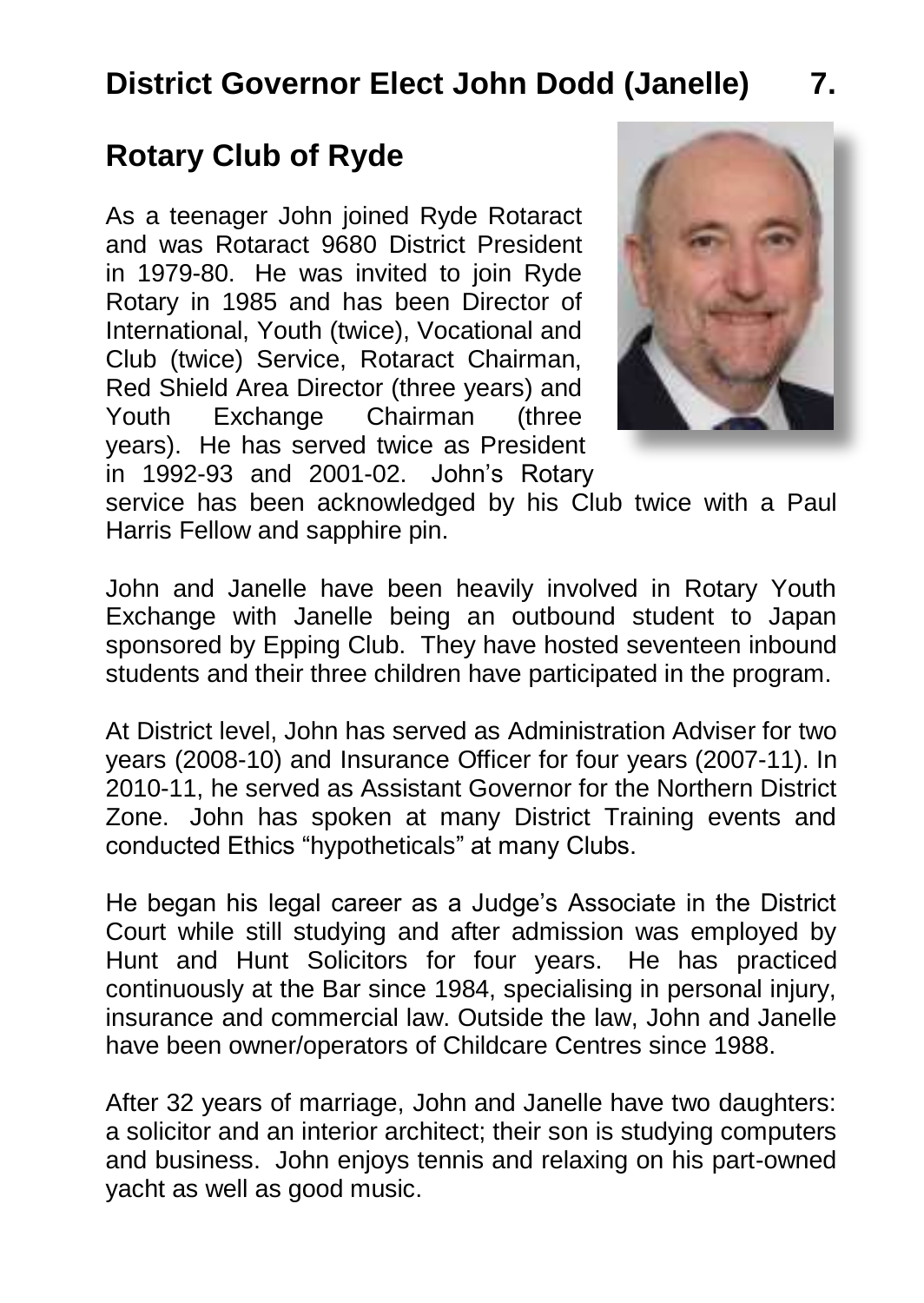#### **District Governor Nominee Graeme Davies (Lyn)**

#### **Rotary Club of Kincumber.**

Graeme Davies joined the Rotary Club of



Griffith (D9700) in 1990. He was President in 1994-95. A highlight of the year was the celebration of the Club's 50th Anniversary. He and his wife Lyn were members of the District Youth Exchange Committee for many years and have escorted students to New Zealand and the USA as well being host parents on numerous occasions. The family moved to the NSW Central Coast where Graeme joined the Rotary Club of Kincumber (D2680) in 1999.

He has held all Board positions at Club level with the exception of Treasurer. He has been a member of D9680 Australian Rotary Health committee (2002-10), editor of the DG Newsletter member of the District Conference Committee (D9670; 1995-96), Assistant Governor in 2007-08 and again in 2009-10, DG Special Representative (2008) to form the Rotary Club of Gosford City, D9680 Community Service Chairman in 2010-11 and D9680 Administration Director in 2010-11.

He and his wife Lyn (also a Rotarian, President-elect of the Rotary Club of Griffith Central and currently PP Rotary Club of Terrigal and Assistant Governor 2011-12) have had a long association with MUNA. In 2009, 2010 and 2011 they have visited Timor Leste with a RAWCS team from D9680 to establish RYLA in that country.

Graeme was principal of Griffith High School and Kincumber High School. Lyn was also a school principal. They have three children, Jon, Bronwyn and Stuart and two grandchildren, Kobi and Isla. They both enjoy travelling and have a range of other interests including reading, canoeing and boating.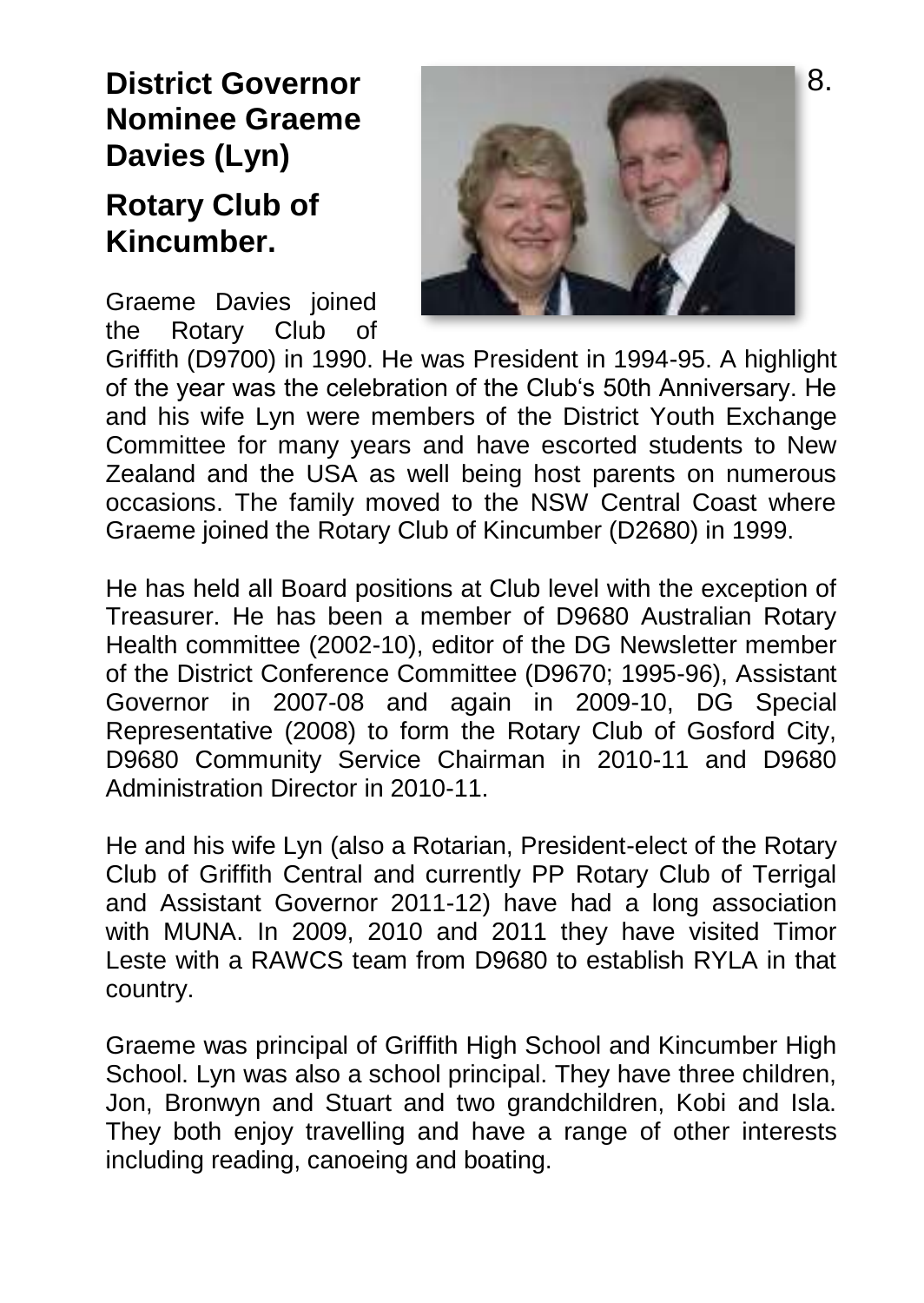#### **Message from Conference Chair 9. PP David Ellyard**

#### **Rotary Club of Beecroft**

It has been my privilege over the last three years to serve as Chair of the<br>Organising Committee of this Committee Conference. I have been able to work with some very talented and dedicated Rotarians, and we all hope that you will be pleased with the outcome of our labours.



While many people have made a significant contribution, the core group has been small enough for me to name them all personally: DG David of course and Anne, Michael Schwarcz, Di Hammond, Tim Fenton as treasurer, Les Walsh who has overseen registration and accommodation as well as maintaining an excellent website, Angelo Raveane in charge of venue liaison, our production manager John Melville, our MC Tom Sweeney, Brian Banfield who has organised the *Club Showcase,* Jim DeMartin who has fulfilled the same role in the *Expo*, Peter Holst who has coordinated Beecroft Club involvement in a very wide range of tasks and Bill Grant in charge of promoting the event to other Clubs.

My deepest thanks to all of these fine Rotarians.

The Conference would not be possible with the whole-hearted involvement of Beecroft Rotarians and their partners. Three years ago, when we undertook to support David Rands in his nomination for District Governor, we were aware that as a consequence we would have the responsibility of delivering *his* Conference. We have done our very best. We hope that this weekend will linger in your memory, as that once again we are reminded of the special privilege we all share in being Rotarians.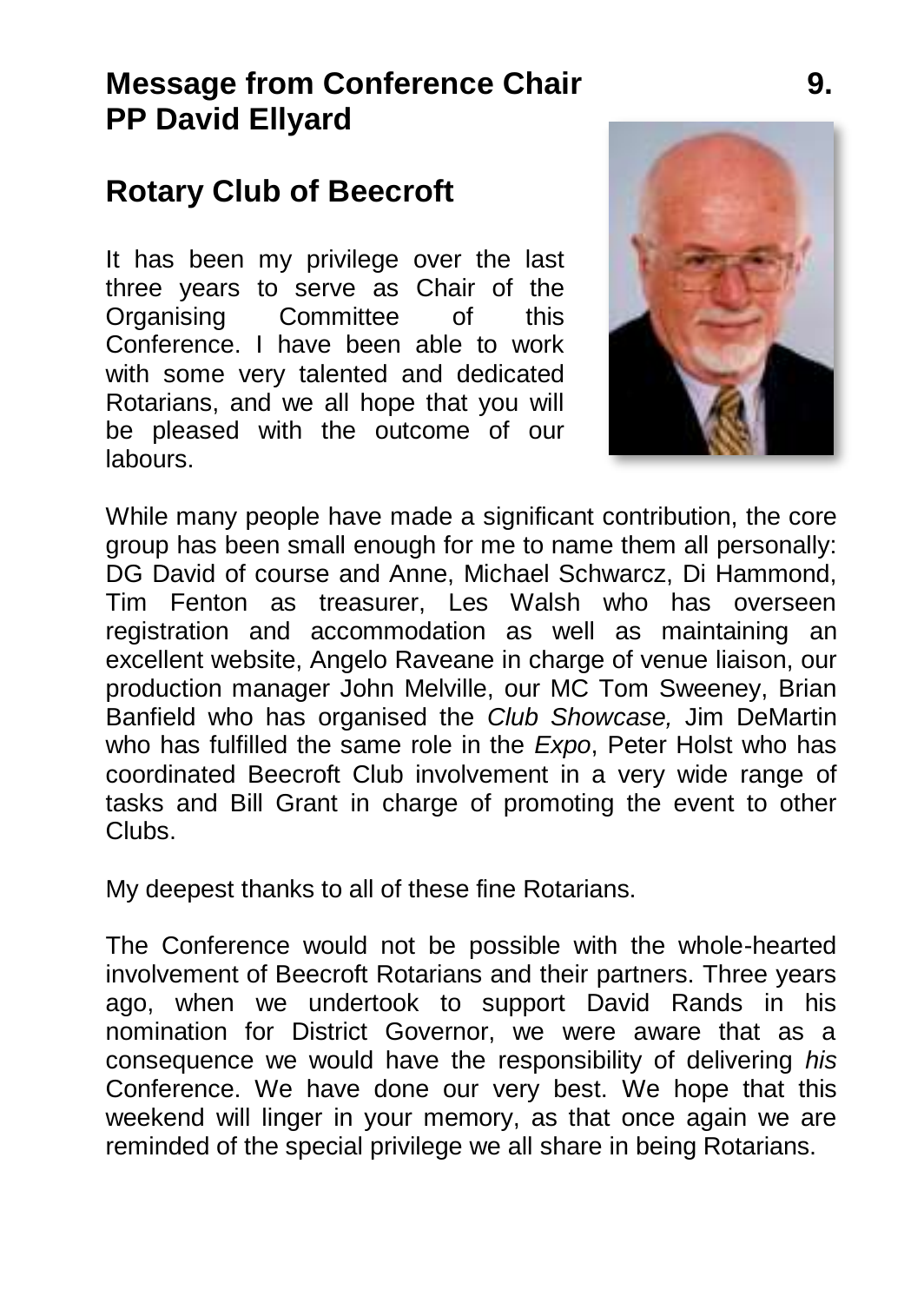# **FRIDAY 16 MARCH 10.** 10

Master of Ceremonies PP Tom Sweeney

## **1820: SESSION ONE: CONFERENCE OPENING**

*Delegates are encouraged to wear their Club shirts* Pre dinner drinks in northern foyer, then sit-down dinner. Welcome Music by Wollongong Conservatorium of Music *Jazz Group* in auditorium

#### Program:

- Acknowledgment of Country
- Welcome to District 9750 by District Governor Phil Whyte
- Welcome to Conference attendees: by District Governor David Rands and Anne
- Proposal of Loyal Toast: President Di Hammond, Rotary Club of Beecroft
- DINNER
- Proposal of Toast to Rotary International: Past RI Director John Carrick
- Response to Toast to RI: RIPPR Past District Governor Manjit Sawhney
- DESSERT Entertainment by Wollongong Conservatorium of Music
- Entertainment by Di Hammond: President Rotary Club of Beecroft.
	- Introduction of Group Study Exchange (GSE) teams outbound and inbound to District 1260, Milton Keynes, UK.
- Keynote Speaker:
	- Inspector Charles Allen, Peace Scholar; "International Peace Experience Impacts Locally".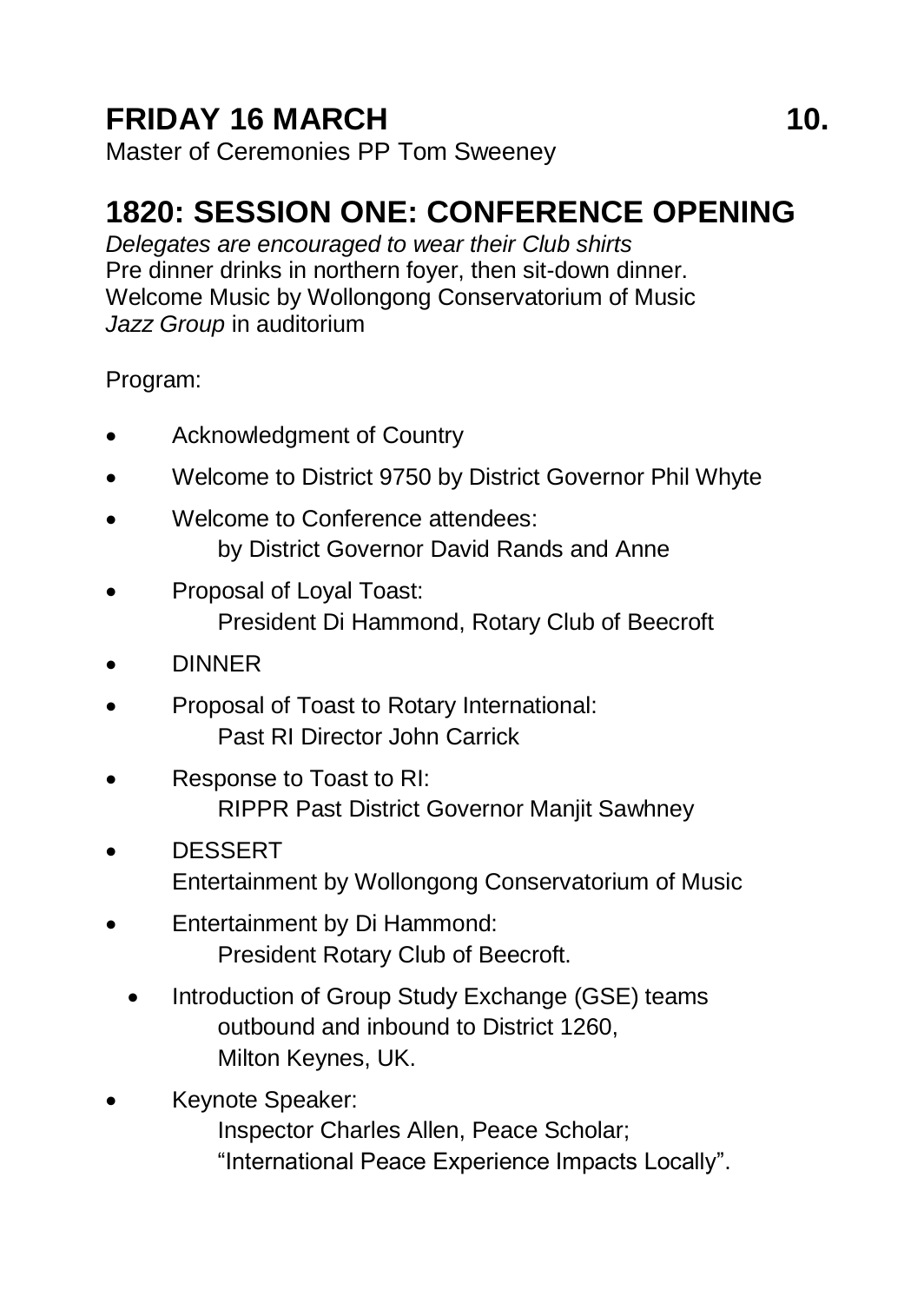Master of Ceremonies PP Tom Sweeney

#### **0830 SESSION TWO: YOUTH SERVICE**

- Parade of Flags by Youth Exchange Students
- National Anthem
- Introduction of Past District Governors
- RIPPR Past District Governor Manjit Sawhney

Chair PP Peter Visser

- RYLA and Indigo Foundation (Ali Yonsepour)
- Rotary Youth Exchange (TBA)
- RYPEN (Mitchell Robinson and Ben Revden)
- MUNA (TBA)
- ROTARACT

**KEYNOTE SPEAKER:** Superintendent Deborah Wallace, NSW Police Force; "My Life of Crime"

#### **1030 MORNING TEA.**

#### **1100 SESSION THREE: VOCATIONAL SERVICE**

Chair: PP Bob Kaye Smith

- Presentation of awards for Vocational Excellence (PP Margaret Sachs)
- Presentation of award for Apprentice/ Trainee of the Year
- *Four Way Test* Public Speaking Competition

**KEYNOTE SPEAKERS:** Michael Kirkwood–Smith and Kate Crocker, WorldSkills Gold Medallists, "WorldSkills Excellence".

#### **1230 LUNCH AND CLUB SHOWCASE**

Music by the *Cats O'Plenty* Street Band From the Wollongong Conservatorium of Music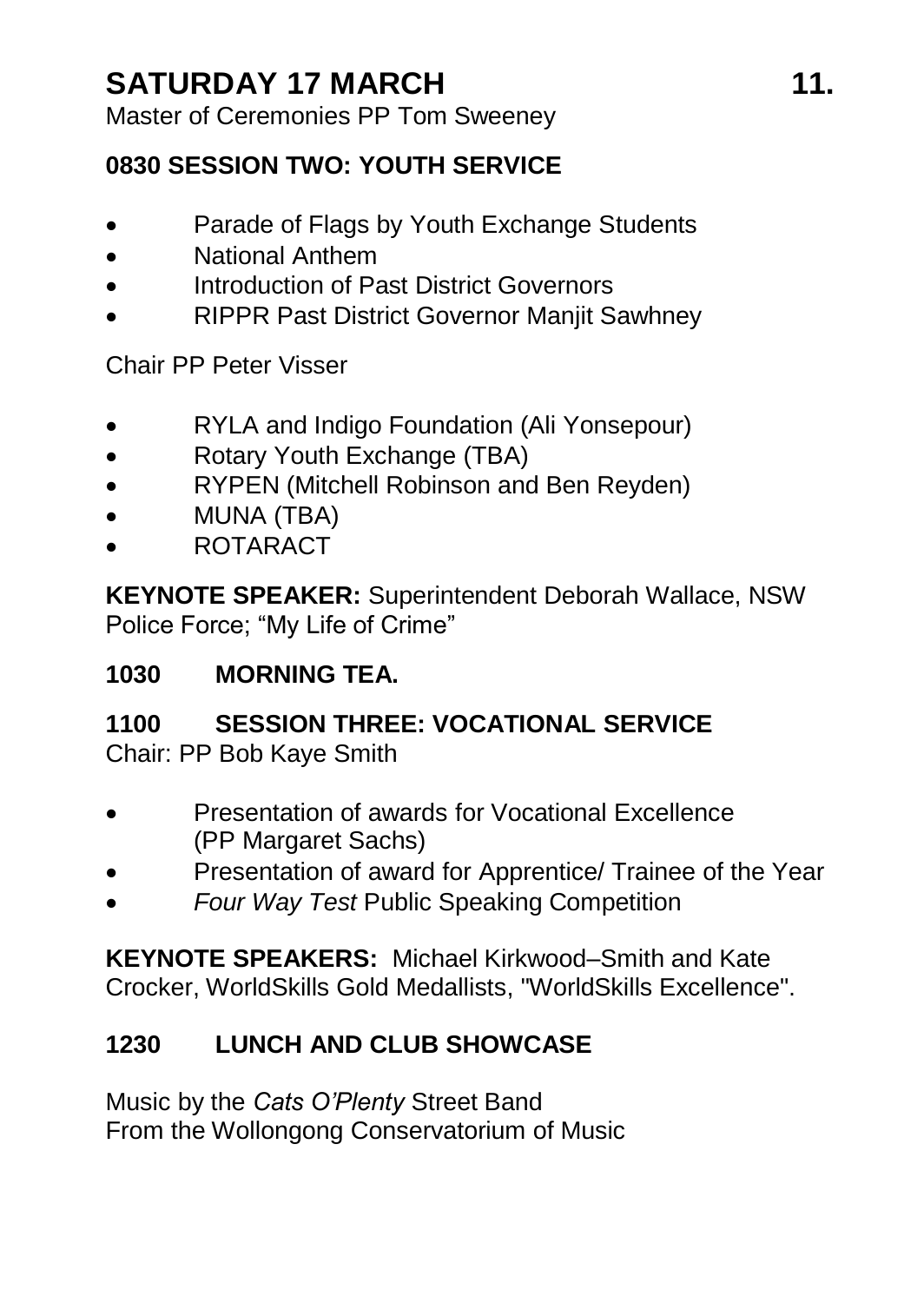# SATURDAY 17 MARCH 12.

**1345** Music by Wollongong Conservatorium of Music in Auditorium

#### **1420 SESSION FOUR: COMMUNITY SERVICE**

Chair: PP Cliff Hoare

- Australian Rotary Health (Dr Kevin Loo)
- Northern Territory Project (Rotary Club of Carlingford)
- Food Bank (Gerry Anderson, CEO)

**KEYNOTE SPEAKER**: Associate Professor Felice Jacka, Australian Rotary Health, "Can We Prevent Depression?"

#### **1600 BUSINESS AND VOTING SESSIONS**

**1820 Pre-dinner drinks in Northern Foyer**

#### **1900 MASKED BALL AND DINNER**

With The Wollongong Conservatorium of Music *Jazz Orchestra* 



*Judging of individual and Clubs masks will take place throughout the evening*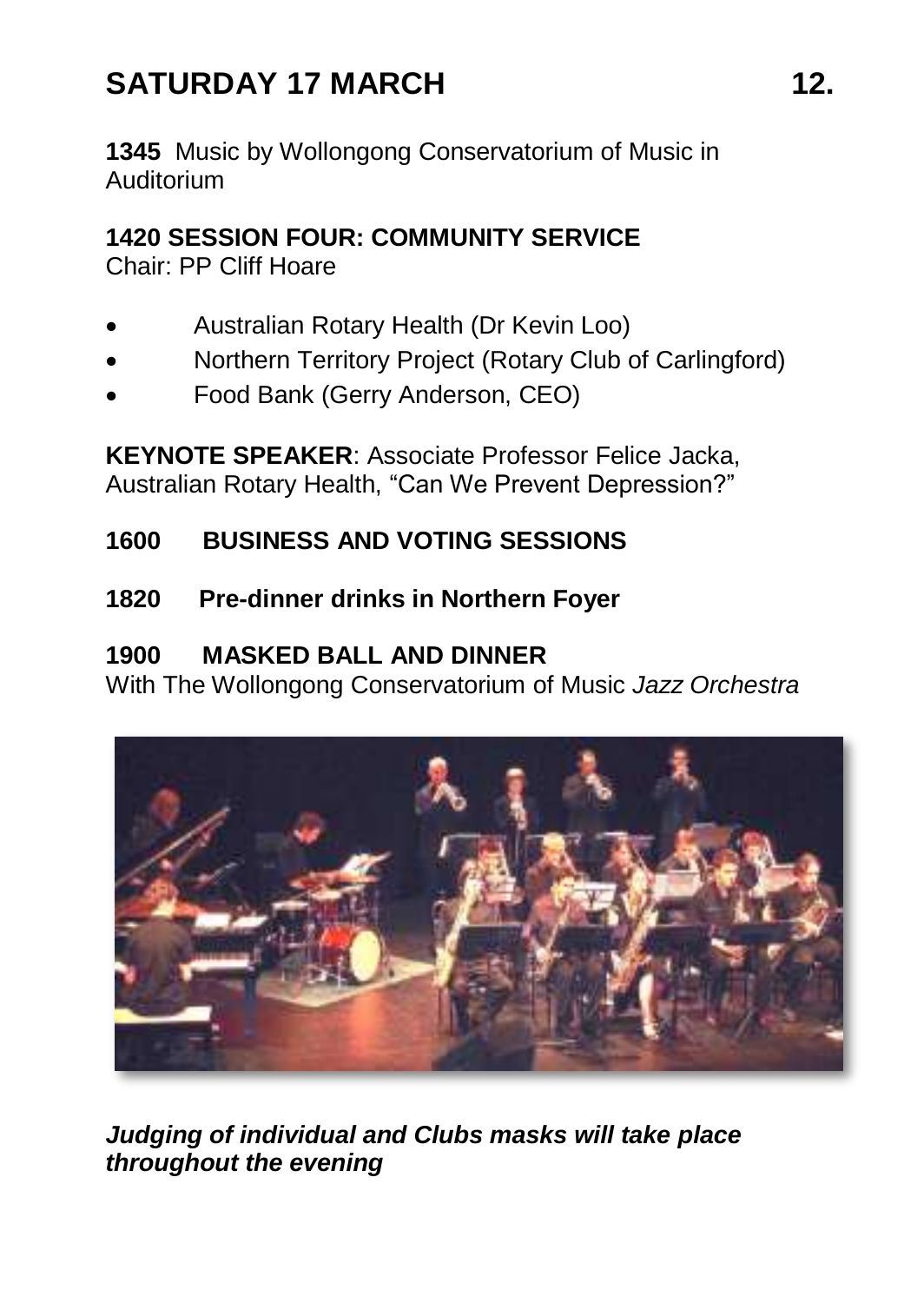## SUNDAY 18 MARCH 13.

MC PP Tom Sweeney

#### **0900 SESSION SIX: INTERNATIONAL SERVICE**

Chair: PP Rob Jolly

- *Biblioteka Emera* (Beth and Dan Gilfillan)
- Rotary Australia World Community Service (RAWCS) (Sue O'Neill)
- UFF Uganda (Annabelle Chauncy)

**KEYNOTE SPEAKER:** Ramesh Ferris, Polio Plus Ambassador "Surviving Polio"

#### **REMEMBRANCE OF DEPARTED ROTARIANS**

#### **1030 MORNING TEA**

#### **1100 SESSION SEVEN:**

Interviews with *Club Showcase* winners.

**KEYNOTE SPEAKER:** Professor Fred Watson, Astronomer "In the Face of the Sun"

- 
- DGE John Dodd
- DGN Graham Davies
- Closing remarks by RIPPR Past District Governor Manjit Sawhney
- Promotion of Conference 2013 by DGE John Dodd and PP Bob Kaye Smith
- Handover of Conference Flag from President Di Hammond (Beecroft) to President Ken Allen (Ryde)
- Thanks and official close (DG David Rands)

#### **1245 LUNCH for "***SPEAK YOUR MIND***" registrants**

#### **1300** *"SPEAK YOUR MIND"* **in President's Room**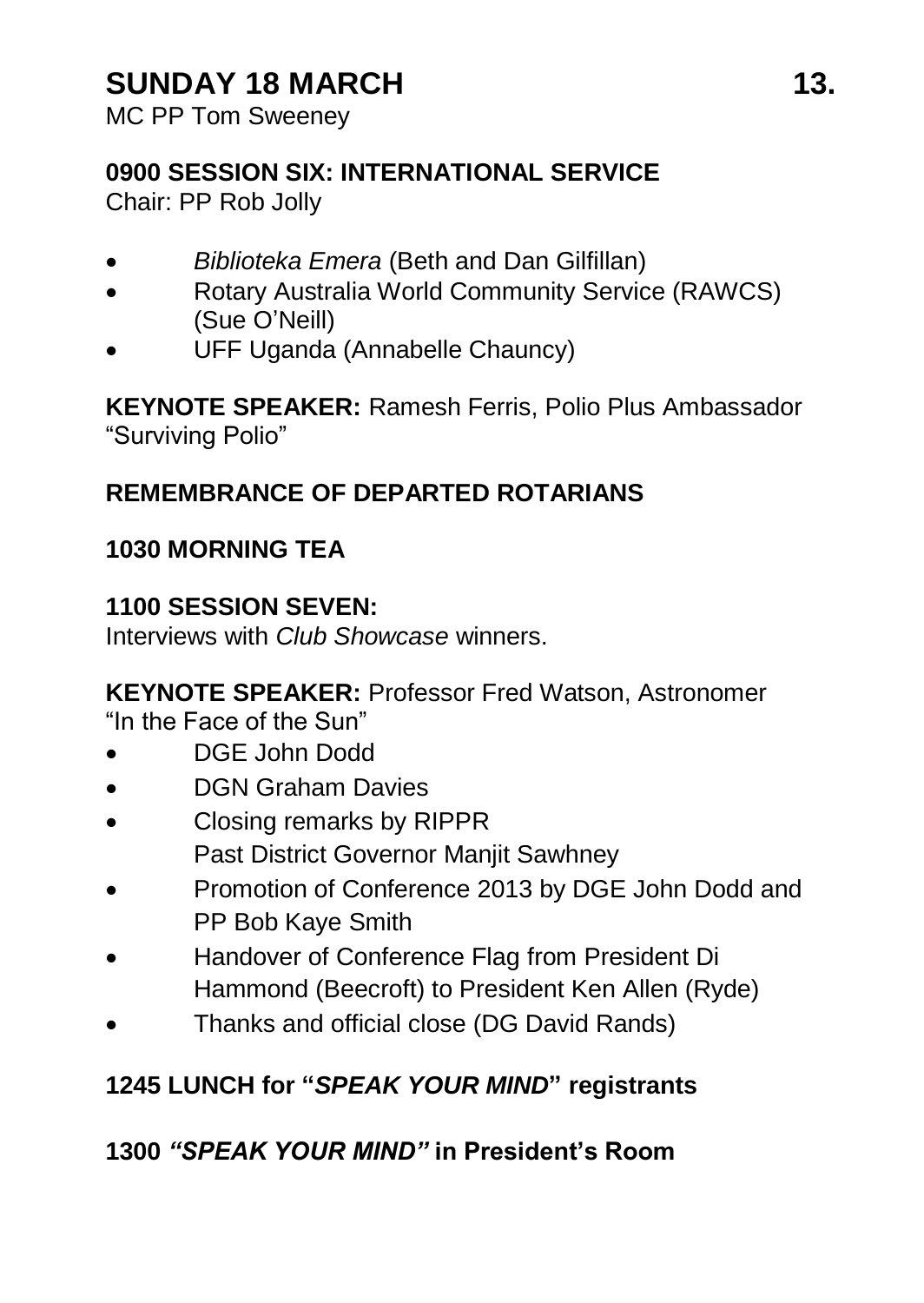## KEYNOTE SPEAKER 14.

#### **Inspector Charles Allen - Victoria Police**



*Global Peace Experience Impacts Locally* 

Charles has been with

Victoria Police for 30 years. He is currently Local Area Commander for the City of Greater Dandenong. This is the most culturally diverse local government area within Australia with 156 recognised settled cultures.

In July 2010 he was a member of the *Rotary Peace Fellow* cohort, undergoing training in Thailand. This program is funded by The Rotary Foundation.

"As a Rotary Peace Fellow alumni, I have applied the learning actively in my professional career", Charles says. "This has included applying sustainable conflict resolution processes to local issues, such as fears of retribution following a murder, racially- motivated arson and criminal damage, and dissipating community anger following a fatal police pursuit".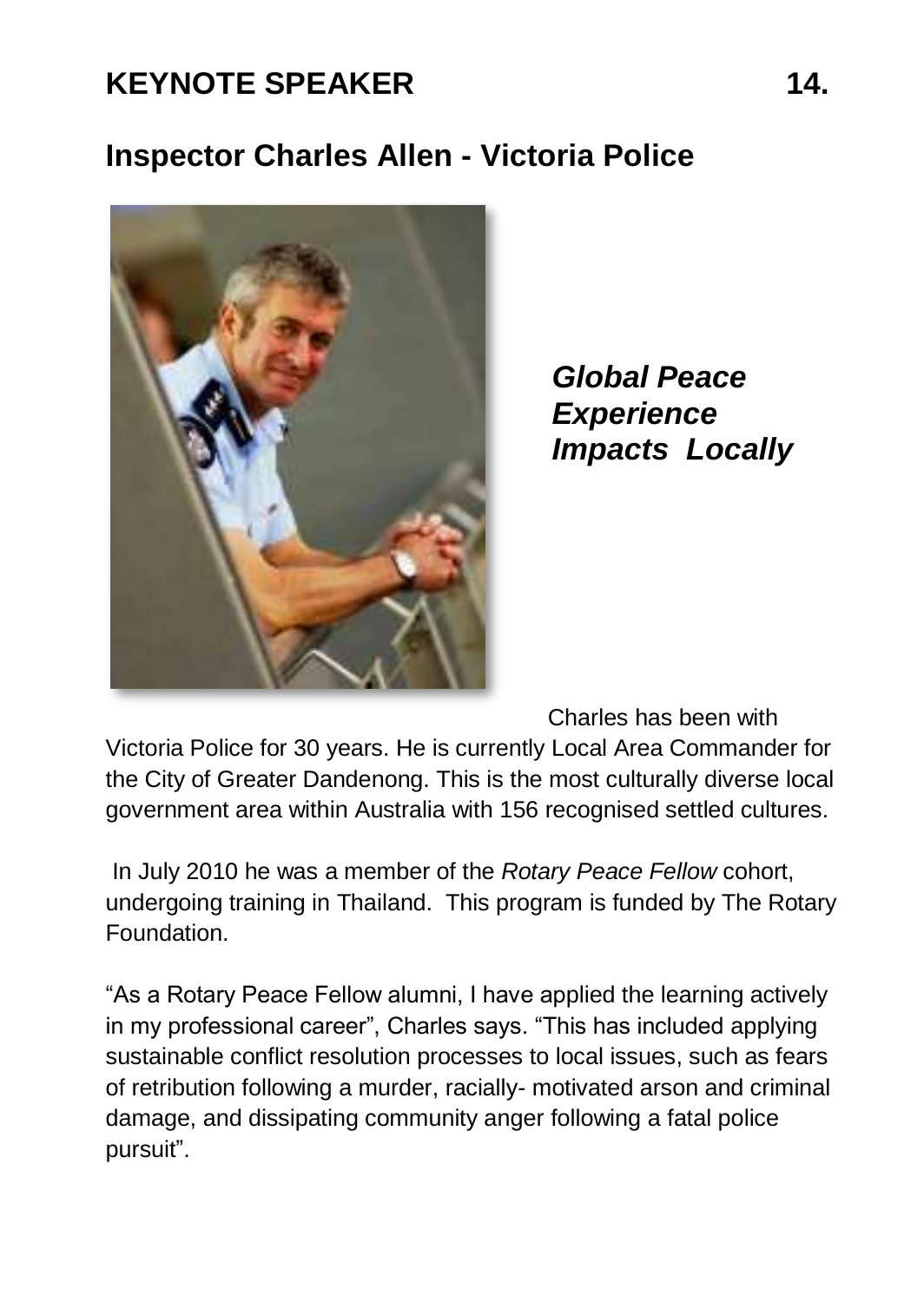## KEYNOTE SPEAKER 15.

# **Detective Superintendent Deborah Wallace APM New South Wales Police**



*My Life of Crime*

A police officer for nearly 30 years and holder of the Australian Police Medal, Debbie has substantial experience in reducing the impact of drug use on youth, and in cutting the supply of drugs on the street. She has also worked with Father Chris Riley's *Youth off the Streets.*

She has been much involved in Rotary youth programs such as RYLA and is a Paul Harris Fellow.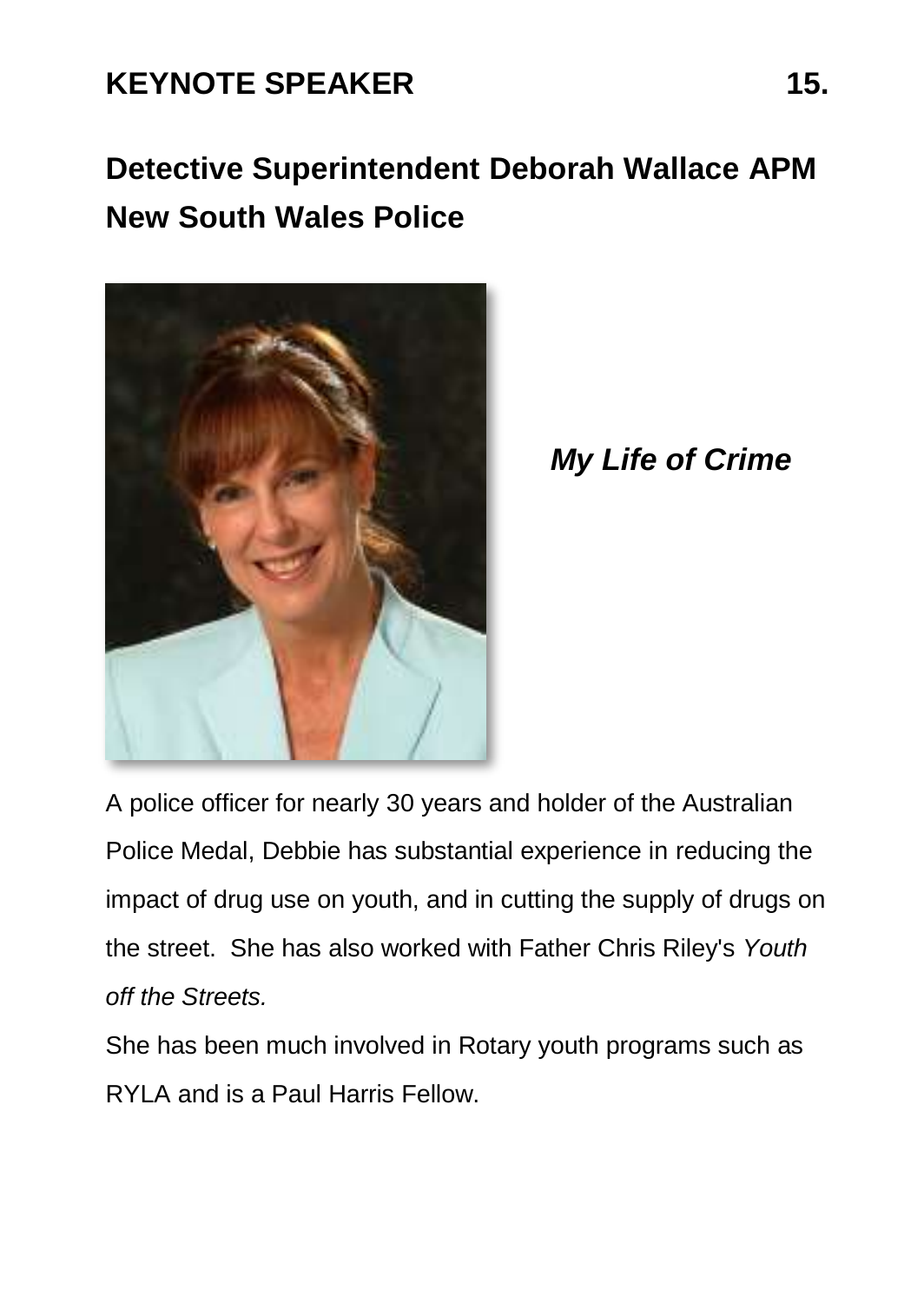# KEYNOTE SPEAKERS 16.

### **Kate Crocker and Michael Kirkwood–Smith**

## **WorldSkills Australia Gold Medalists**



*The Pursuit of Excellence.*

Michael and Kate are WorldSkills Australia gold medalists, Michael in IT and Kate in hospitality. Both have represented Australia internationally as "Skillaroos" team members in WorldSkills International competitions, Michael in Japan (2007) and Kate in London (2011); both won international medals.

Michael and Kate have outstanding records through their TAFE and TVET studies and have secured many other prestigious awards, regional and state. Their presentation will highlight the links built between our District and TAFE. They will be "bringing Gold to the Gong".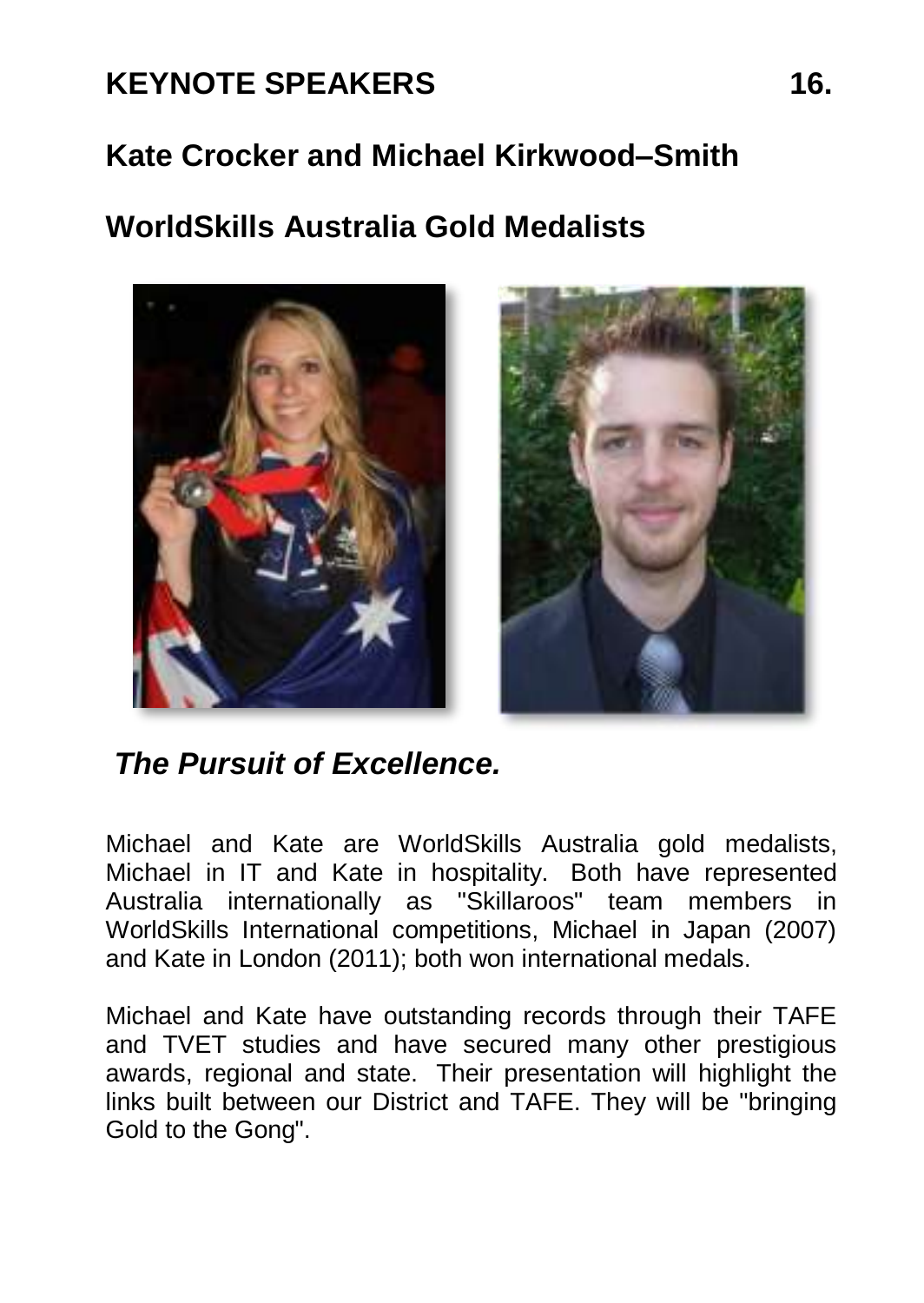## KEYNOTE SPEAKER 17.

## **Associate Professor Felice Jacka**

### **Medical Researcher**



*Can We Prevent Depression* 

Dr Jacka is an outstanding young medical researcher supported by Australian Rotary Health.

Over the last six years she has developed an innovative program of research that examines how a person's diet can change the risk for mental health problems.

Her research was named one of the top ten most important research studies in mental health in the world in 2010.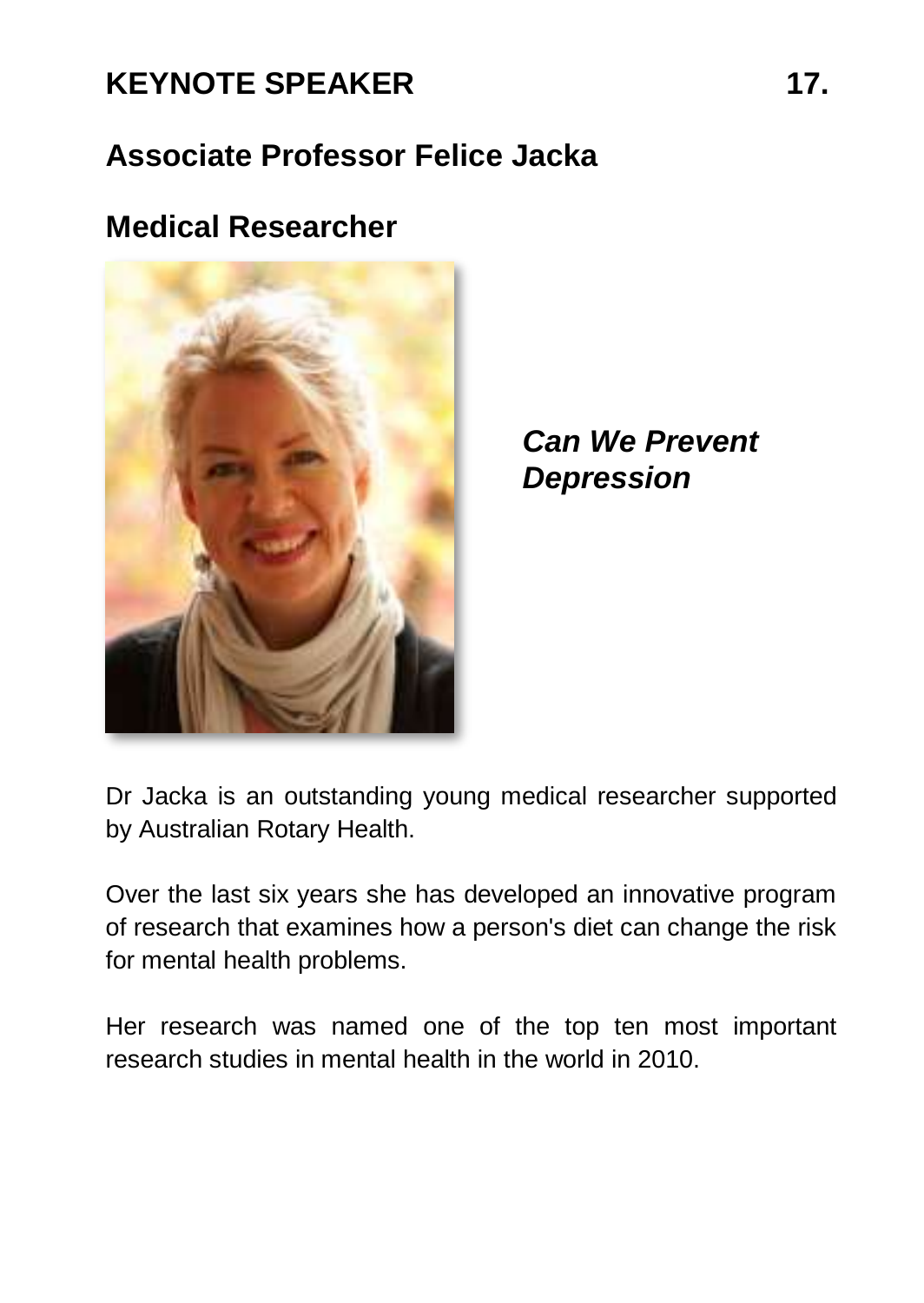## **KEYNOTE SPEAKER 18.**

### **Ramesh Ferris**



*Surviving Polio* 

Born in India, Ramesh was paralysed by polio at the age of six months, and was later adopted into a Canadian family.

Whilst in India in 2002 to meet his biological mother, Ramesh learnt of polio survivors forced to crawl for lack of medical care. To raise both awareness and money for the global eradication of polio, Ramesh hand-cycled across Canada in 2008.

Today he is a vigorous promoter of Rotary International's outstandingly successful *Polio Plus* initiative. Ramesh is a member of the Rotary club of Whitehorse, Yukon, Canada.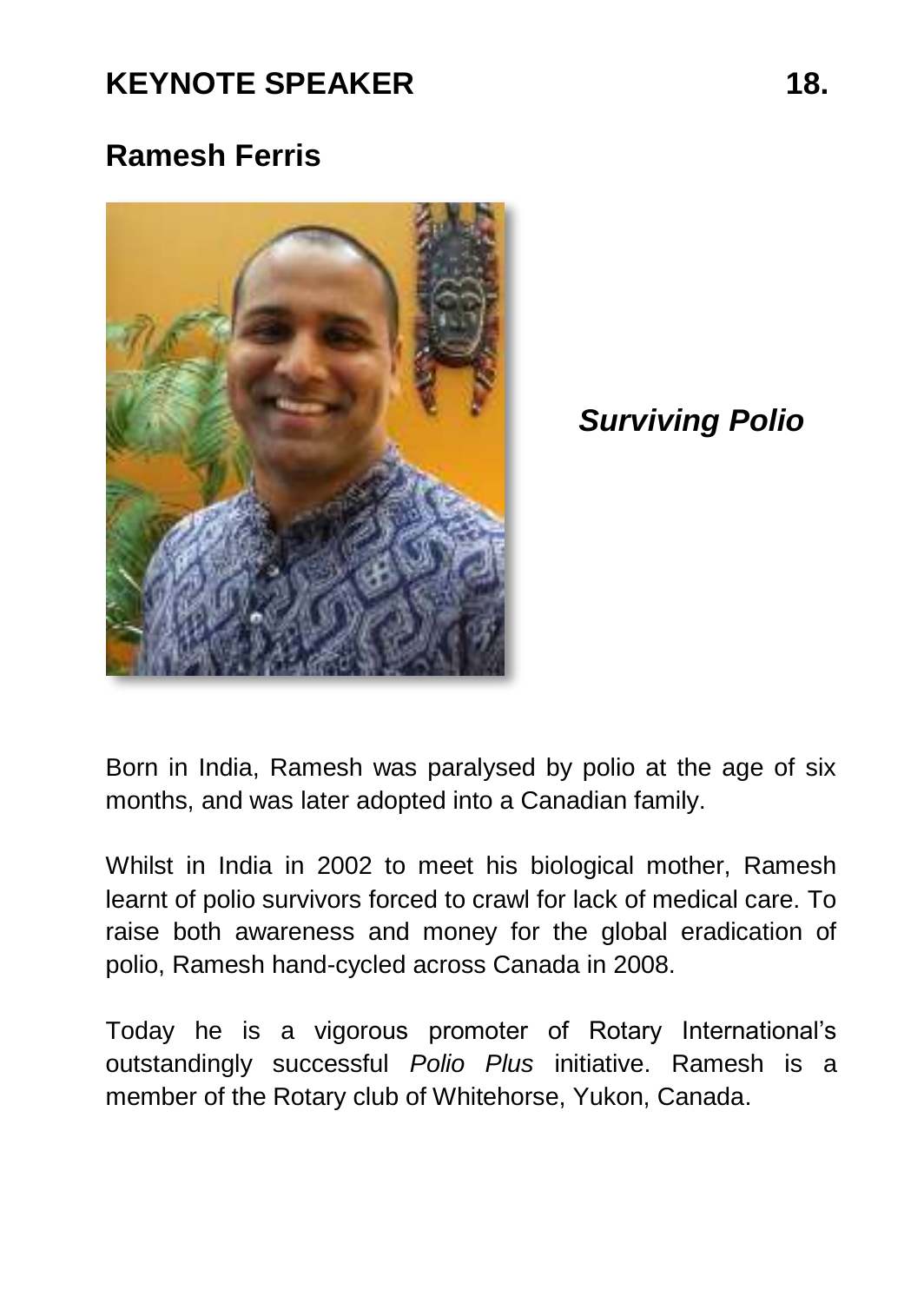### **Professor Fred Watson**

#### **Astronomer**



*In the Face of the Sun* 

Professor Watson is the astronomer-in-charge of the *Australian Astronomical Observatory* (AAO) near Coonabarabran in outback NSW.

Well-known through his work in radio, TV and the print media, Fred promotes greater awareness of astronomy and of our place in the cosmos.

Through stunning images from space to support his vivid anecdotes, he will open your eyes to the wonders of the universe, promoting the view that the night sky and the wider cosmos are on show for everyone to enjoy.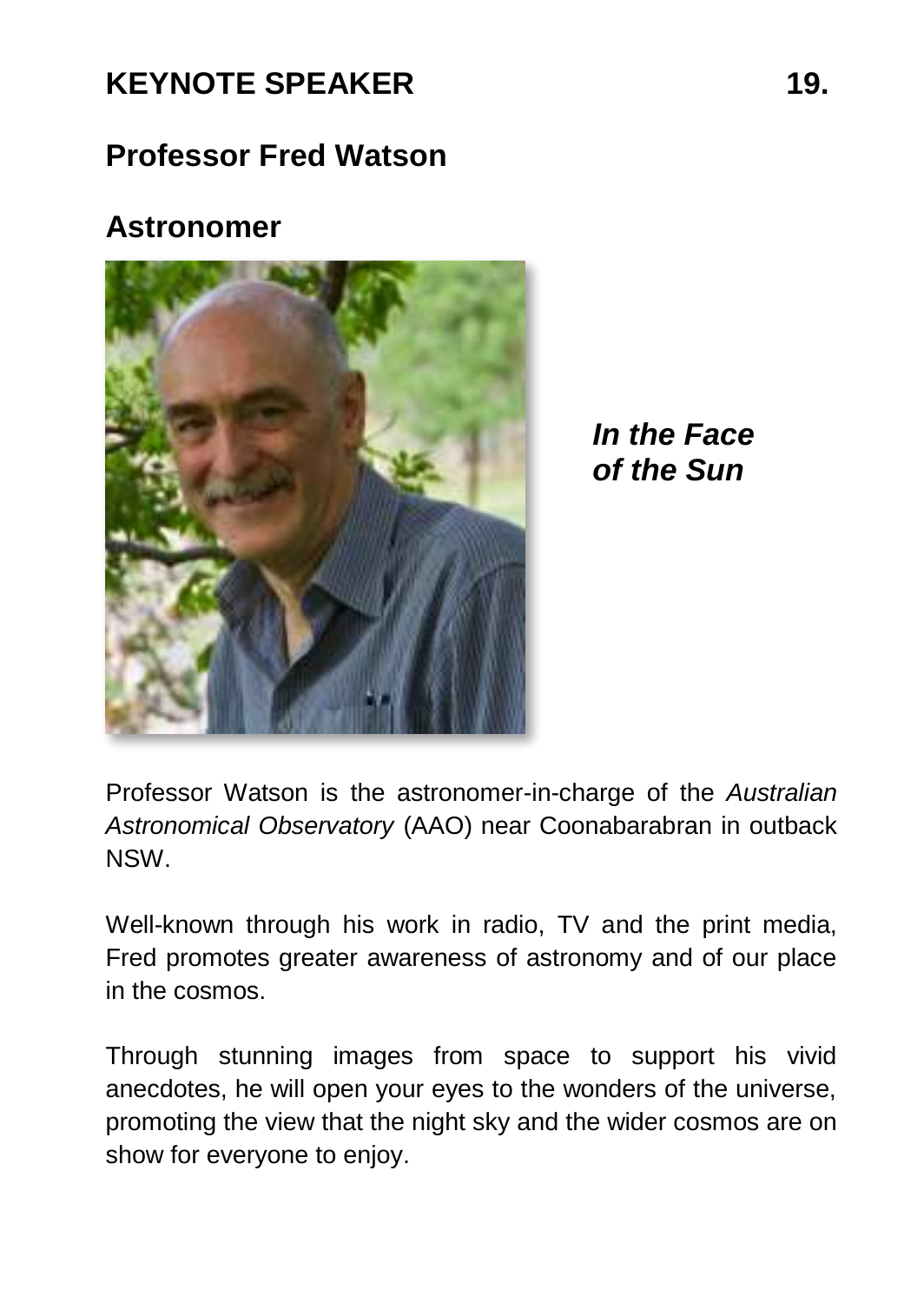## **GROUP STUDY EXCHANGE INBOUND TEAM 20.**



**Cheryl Law (Team Leader)** was Charter President for the Rotary Club of Wendover and District, after 10 years in Rotaract and another 10 in Inner Wheel. She runs a charity called *Great Lakes Outreach* which operates in Central Africa, providing sustainable aid, education and homes for orphans.



**Daniel Stewart** is 26. He works for the Alzheimer's Society, helping staff and volunteers to share the information they do need to do their jobs well. He also works with "rough sleepers" in London.



**Steve Nolan** is 26, and a senior reporter for Johnston Press in Luton, Buckinghamshire. He researches and writes for both print and online.

He enjoys taking on various "charity challenges" to help local causes.

#### **Emma Eyles**

Emma lives in Aylesbury. She works in the Marketing and Communications Department of the Aylesbury Vale District Council. She enjoys jogging, reading, listening to music and driving holidays in Europe.

#### **Andrew Kay**

Andrew was a broadcast journalist for six years before joining the *Bucks Herald* in Aylesbury, covering entertainment as well is hard news such as crime. He is a keen follower of Formula One racing.

### **Nikki Hall**

Nikki is the senior press and public relations officer for the Hertfordshire Constabulary, just outside London. Her work includes operations and events that have been the focus of national and international media. She enjoys keeping fit, eating out, reading, music, and photography.



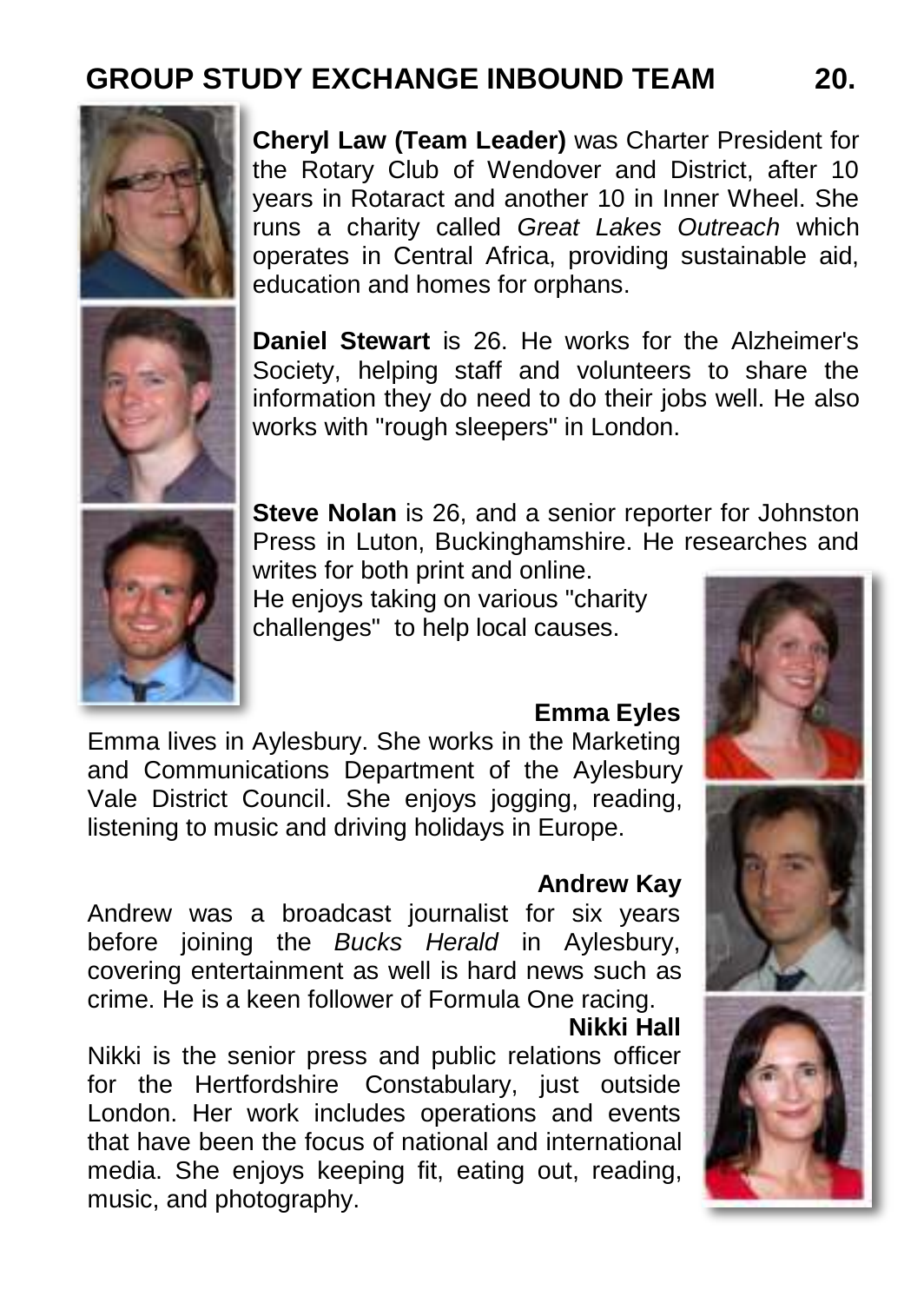









## **GROUP STUDY EXCHANGE OUTBOUND 21.**

**Team Leader - Mark Wallace** is a Past President and member of the Rotary Club of Crows Nest, currently Membership and Public Relations Director and District Public Relations Director. A journalist for 34 years, he has worked at the Old Sydney Sun, the Canberra Times and was editor of the Hornsby Advocate. He is now Editor of Rotary Down Under; the magazine serving Australasia Region ( 7B & 8)

#### **Louise Schwartzkoff**

Louise lives in the inner harbourside suburb of Kirribilli and works as a feature writer for the *Sydney Morning Herald*. She is sponsored by the Rotary Club of North Sydney Sunrise.

#### **Steven Spierings**

Steven lives in the north-west Sydney suburb of Eastwood and is a journalist and sports editor with Hills News, a local weekly newspaper. He is sponsored by the Rotary Club of Castle Hill.

#### **Claire Thompson**

Claire lives in the inner Sydney suburb of Glebe and works as Media Advisor for The Hiils Shire Council. She is sponsored by the Rotary Club of The Hills-Kellyville.

#### **Julia Holman**

Julia is based in Sydney's northern suburb of Willoughby and is a Rural Reporter for the ABC (Radio & TV) and works throughout southern NSW and the ACT. She is sponsored by the Rotary Club of Chatswood.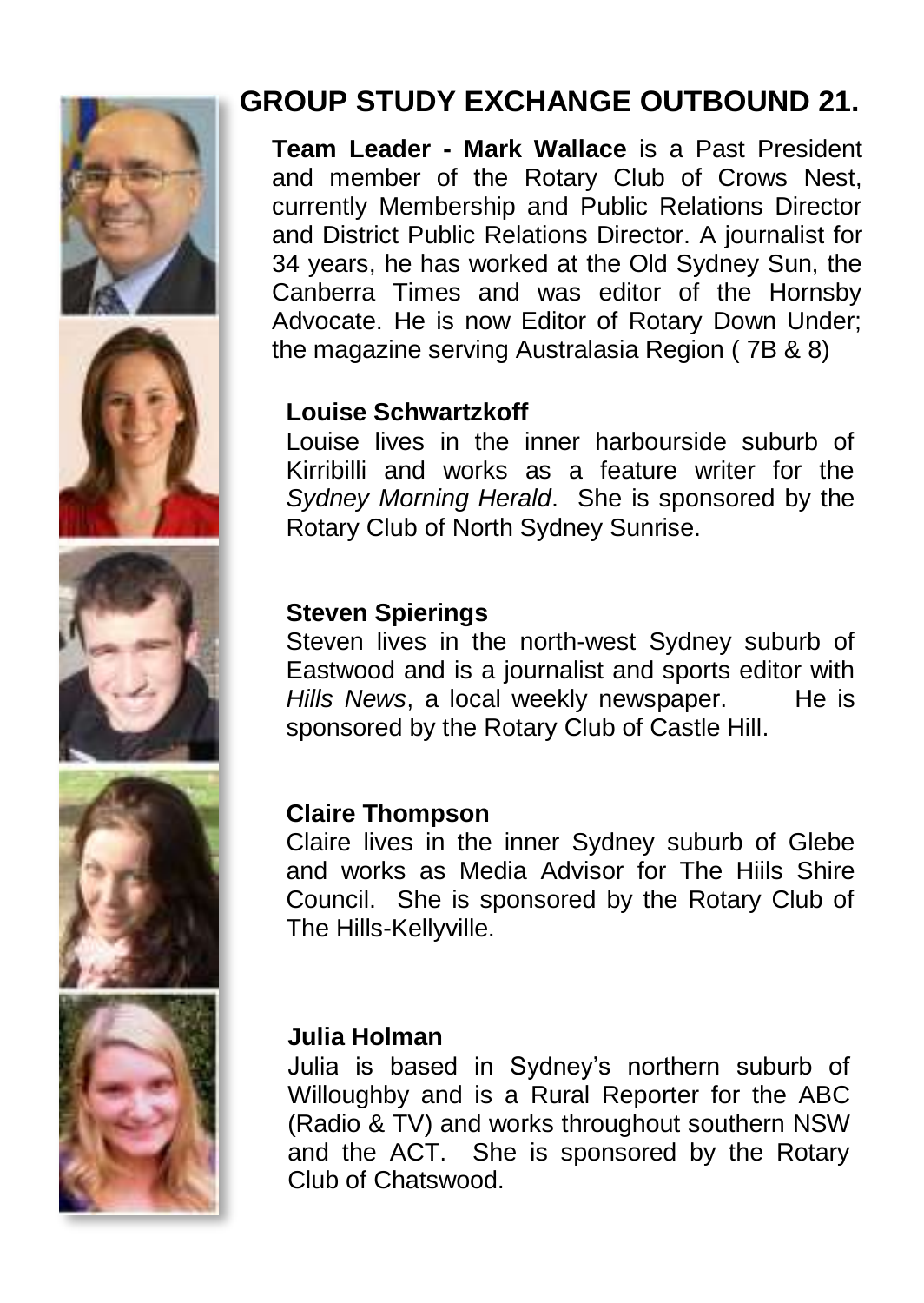# **ROTARY YOUTH EXCHANGE INBOUND 22.**

|                          | From          | <b>Hosted By</b>       |
|--------------------------|---------------|------------------------|
| Marie Bak                | Denmark       | Northlakes/Toukley     |
| Victoria Blichfeldt      | Norway        | Ryde                   |
| Guillermo Castiglione    | Spain         | Gladesville            |
| Grace Cheng              | Taiwan        | Castle Hill/ Glenhaven |
| Victor Dallacosta        | <b>Brazil</b> | St Ives                |
| Marie Deneufbourg        | France        | Waitara                |
| Caterina Gregorio        | Italy         | Carlingford            |
| Alexandra Huver          | France        | Belrose                |
| Aleksi Koivisto          | Finland       | Lane Cove              |
| Louise Lastein           | Denmark       | WPH/Cherrybrook        |
| Joanna Lirvall           | Sweden        | Roseville Chase        |
| <b>Charlotte Marique</b> | Belgium       | Glenhaven              |
| Mateus Moraes            | <b>Brazil</b> | Gladesville            |
| Laura Morel              | Belgium       | <b>Crows Nest</b>      |
| <b>Manuel Perez</b>      | Chile         | Mosman                 |
| Sofia Pozo               | Chile         | Northbridge            |
| Jana Reiter              | Austria       | Turramurra             |
| Alexandre Roberge        | Canada        | North Sydney           |
| Suvi Siltala             | Finland       | Thornleigh             |
| Majken Solvin            | Sweden        | Dural                  |
| Birgit Stubenschrott     | Austria       | North Ryde             |
| Patricio Suarez          | Mexico        | Mosman                 |
| Nina Tornow              | Switzerland   | <b>West Gosford</b>    |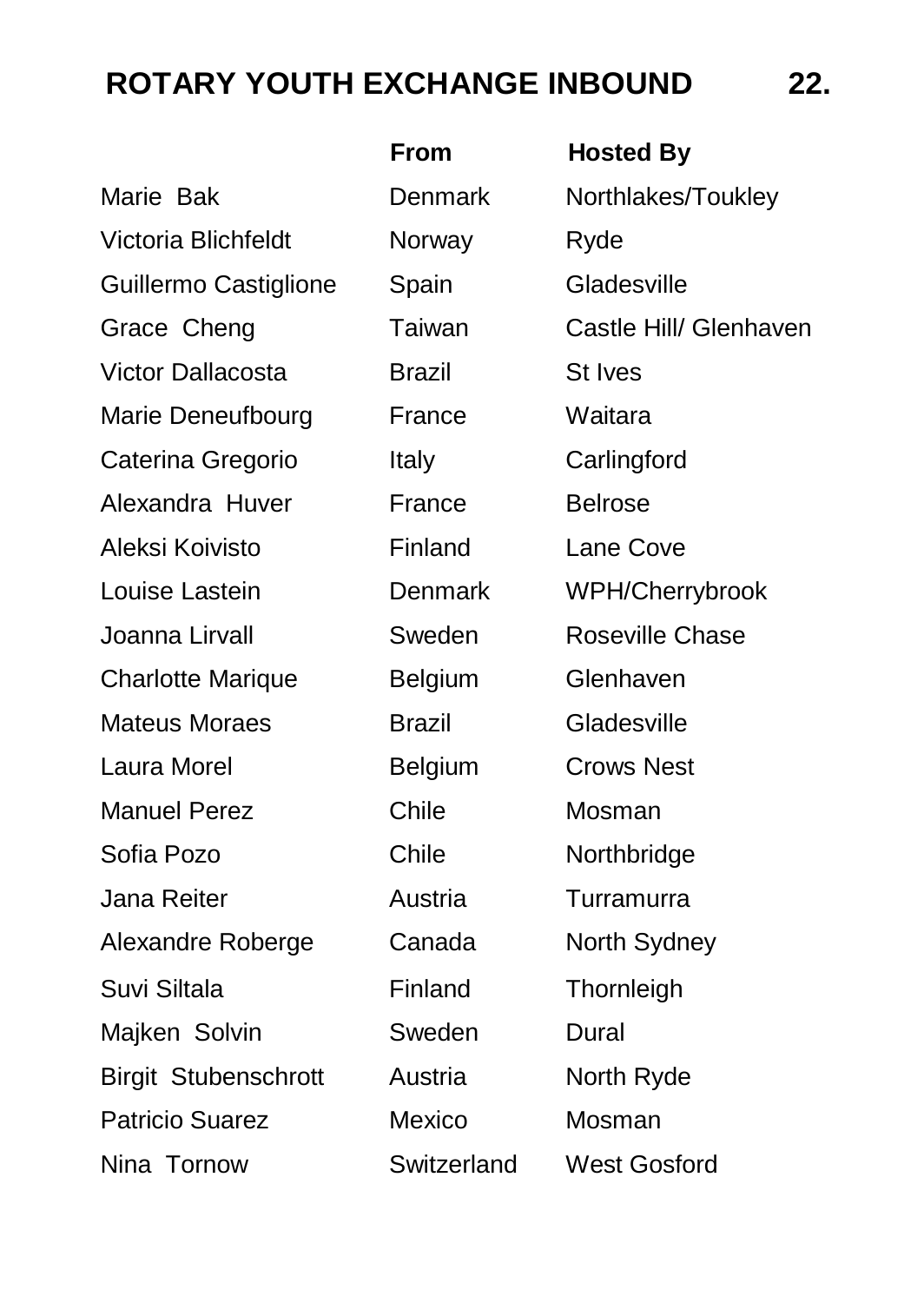# **ROTARY YOUTH EXCHANGE OUTBOUND 23.**

|                         | То            | Sponsored by RC of  |
|-------------------------|---------------|---------------------|
| Evan Bailey             | Belgium       | Epping              |
| Caitin Gilchrist        | Spain         | WPH/Cherrybrook     |
| Evan Di Poalo           | Italy         | Glenhaven           |
| Gerri Friend-Ngui       | Brazil        | <b>Beecroft</b>     |
| Will Frohlich           | Sweden        | Lane Cove           |
| Jonathon (Jono) Gilliam | Canada        | Thornleigh          |
| Phillipa (Pip) Hodgson  | Chile         | North Sydney        |
| Dan Hudson              | France        | Mosman              |
| Jonathan Kwan           | Finland       | Castle Hill         |
| Sienna Lake             | France        | Roseville Chase     |
| Jordan Lewis            | Austria       | <b>Belrose</b>      |
| Jacqueline Lillyman     | Switzerland   | Carlingford         |
| Agatha Lossy            | Denmark       | North Ryde          |
| Jacqueline (Jac) Madsen | Norway        | Turramurra          |
| Lauren McKee            | Taiwan        | Mosman              |
| Joseph Mendozona        | Mexico        | Thornleigh          |
| Killian Renney          | Finland       | St Ives             |
| <b>Emily Phillips</b>   | <b>USA</b>    | <b>Terrey Hills</b> |
| Nicola Rammers          | Belgium       | Dural               |
| Jacqueline Smith        | Mexico        | Gladesville         |
| Tom Snowden             | Brazil        | <b>Crows Nest</b>   |
| Matindi Twyford-Moore   | Ecuador       | Northlakes-Toukley  |
| Ellen Williams          | <b>Brazil</b> | Waitara             |
| Katherine Graham        | Denmark       | North Rocks         |